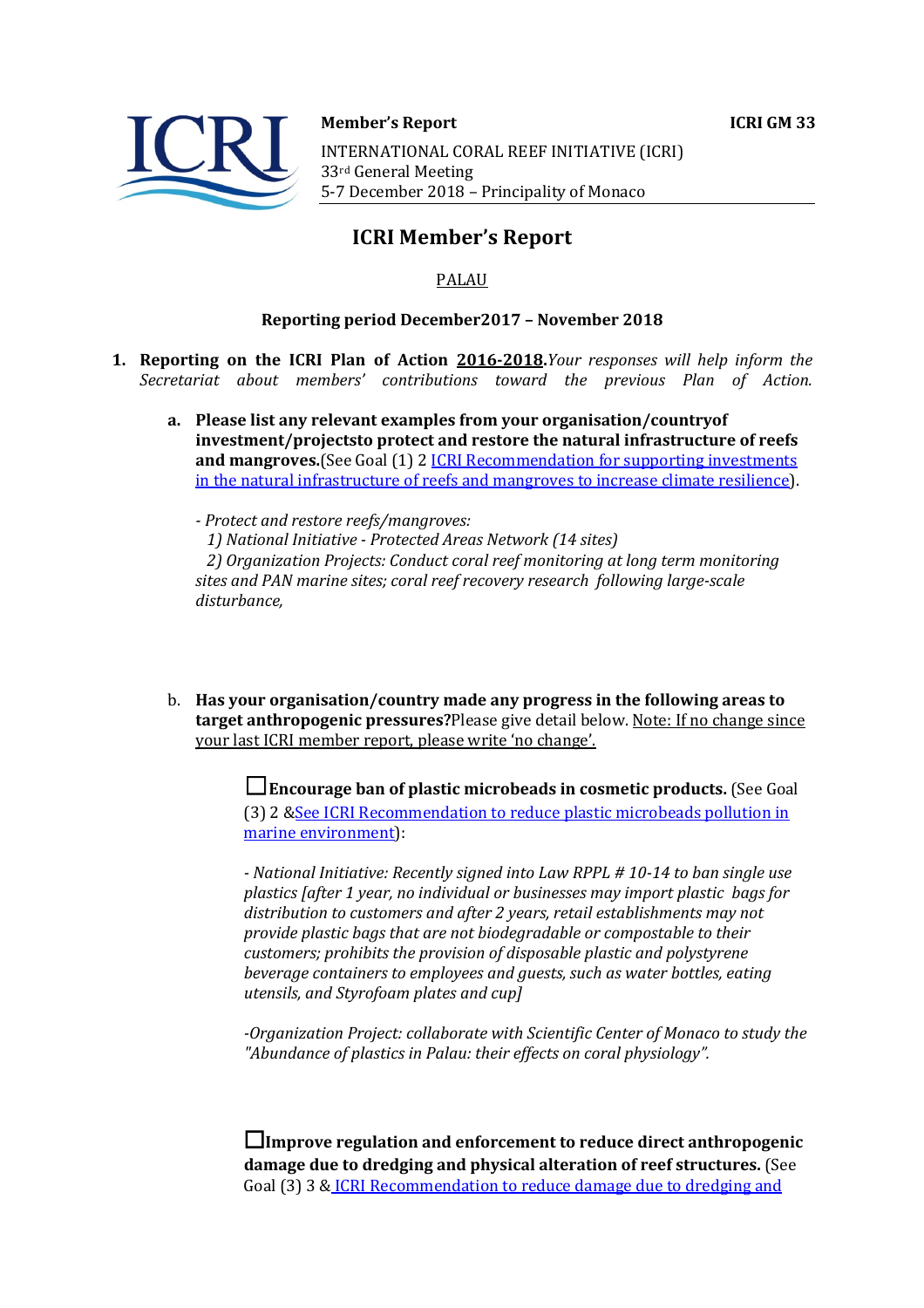dumping on coral reefs):

*-Organization: Review Environmental Assessments to enforce regulations* 

□Deployment of mooring devices limiting the mechanical destruction **of coral reefs and seagrasses.** (See Goal (3) 4).

c. **Did your organisation/country celebrate International Year of the Reef?**Please give details below. (See Goal  $(5)$  1 &ICRI Recommendation designating 2018 as the third International Year of the Reef):

*- 20x20 Coral Reef Talk International Year of the Reef Sept 12, 2018 [7 presenters from different local and international organizations that discussed how their agencies/project are studying the reefl* 

2. Contribution to the ICRI Plan of Action 2018-2020 and upcoming ICRI general **meetings.***Your responses to the following questions will assist the Secretariat in assessing contributions towards the major themes of the draft ICRI Plan of Action 2018-2020.* 

### **Theme 1 - Promote effective and adaptable solutions to improve the protection of coral reefs**

- a. Which of the below topics do you consider to be the three top challenges that **your organisation faces in managing coral reefs?** Please select from the options below:
	- $\square$ X Climate change impacts
	- $\Box$ X Inadequate planning, zoning and management
	- $\square$ x Unsustainable resource extraction
	- □Tourism and recreation
	- $\Box$ Shipping
	- $\Box$ Coastal development
	- $\Box$ Dredging
	- $\Box$ Illegal anddestructive fishing
	- $\Box$ Fish and coral trade
	- $\Box$  Marine debris
	- □ Other. Please specify:
- b. Please list any examples of innovative management practices that your **organisation/country is involved in, such as use of VMS, drones& ecological**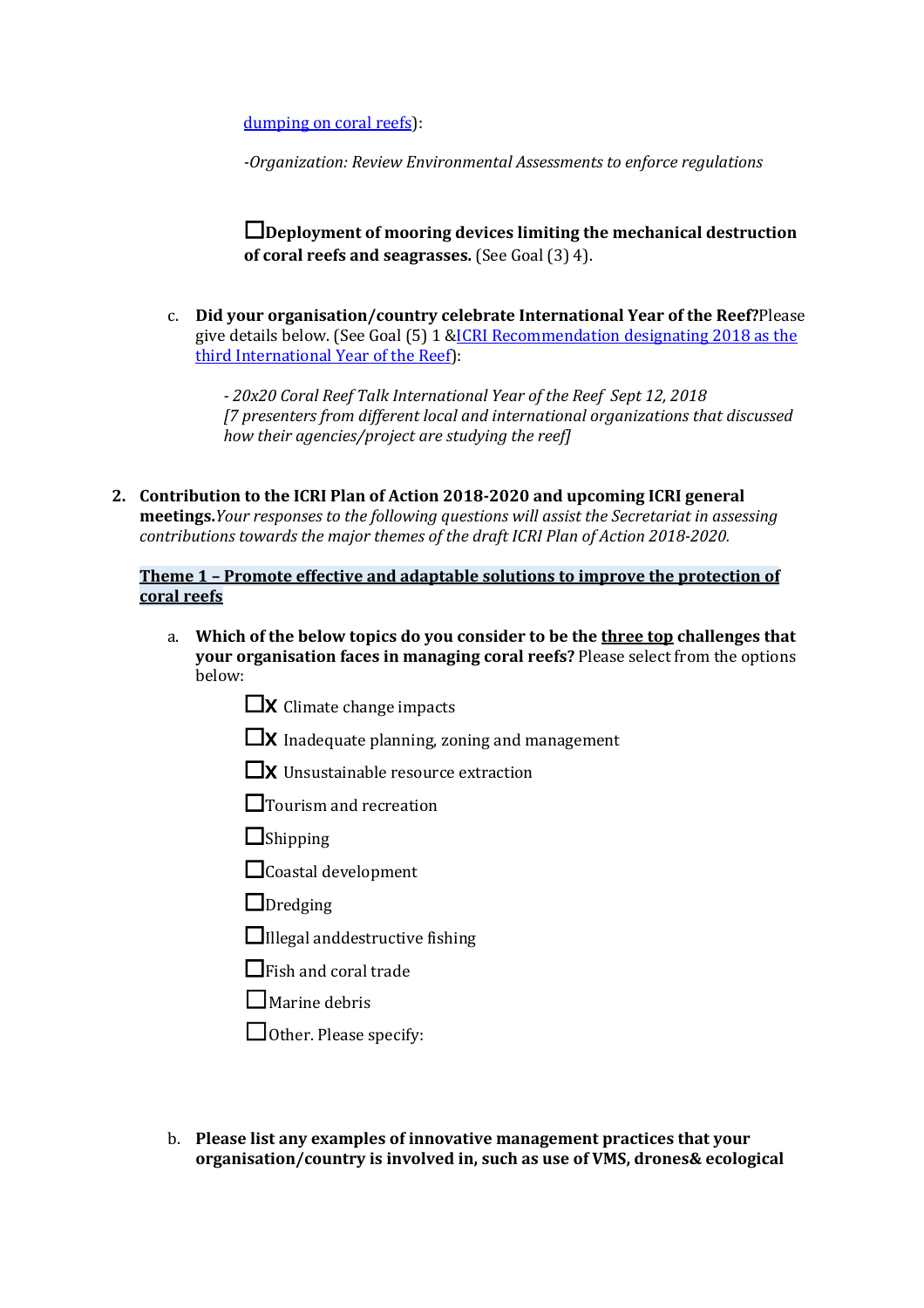**mooring devices.** Include their limits, conditions of implementation, financing and an assessment of their results and links for more information if possible.

*- use of Stereo-DOVs system to conduct fish surveys instead of underwater visual census survey to get more accurate fish size measurement - use of acoustic and satellite tags in pelagic fish with receivers attached to FADs to study pelagic fish movements within the Palau National Marine Sanctuary -use of tablets to conduct socioeconomic surveys -use ofunderwater temperatureloggers, water quality meter (AAQ), long term ocean* acidification buoy (KIOST) to monitor water chemistry and quality -use of stress tank to measure tolerance of heat stress on corals

c. Please list any examples of innovative funding for management that your **organisation/country is involved in.**Include their limits, conditions of implementation, financing and an assessment of their results and links for more information if possible.

*-Protected Areas Network (PAN) Fund -State funded projects -Grants*

d. **Please list any examples of leading practices, techniques and strategies for building reef resilience that your organisation/country is involved in.** Include their limits, conditions of implementation, financing and an assessment of their results and links for more information if possible.

*-Breeding of heat tolerant corals -Identification of areas with heat tolerant corals*

e. Please list any examples of leading practice reef restoration mechanisms that **your organisation/country is involved in.**Include their limits, conditions of implementation, financing and an assessment of their results and links for more information if possible.

-"Coral reef rehabilitation Program" among Koror State Government, Palau *Visitors Authority and Palau International Coral Reef Center. The three organizations will work together to rehabilitate degraded areas in Koror State* waters. Funding provided by Koror State Government and Palau Visitors Authority *as well as private donations.*

#### **Theme 3 - Support communities reliant on coral reefs**

- **f.** Is sustainable tourism development a significant challenge for your organisation? If so please include detail below of the kinds of challenges faced and your strategies to deal with them.
	- **g. Is your organisation involved in activities to raise awareness and encourage**  action to support communities reliant on coral reefs? Please include details below.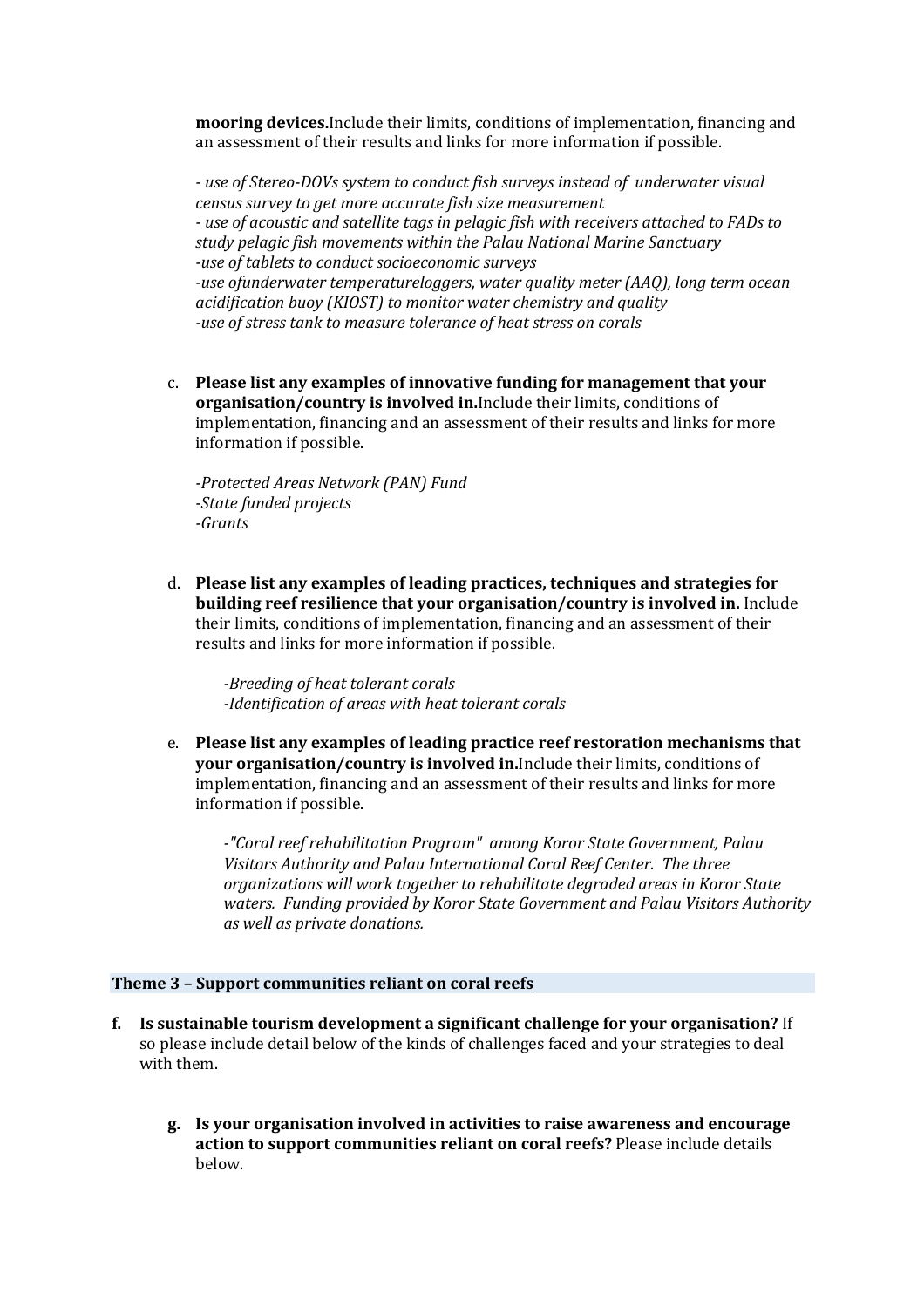*-Communication and Outreach conduct school and community outreach; -Collaboration with Koror State in educating tour guides of all tour operators in* Palau. Giving lecture on coral reefs and their importance once a month during the *course.*

Socioeconomic and ecological presentations to the communities on their respective protected areas and recommendations on how to improve management, protection, and benefits.

**Theme 4 - Help to reduce anthropogenic threats to coral reefs, particularly those that occur at a global or regional scale** 

**h.** What activities is your organisation involved in to elevate awareness of the global nature of the threat of climate change to coral reefs? Please include details below

*-Research on climate change: OA project ; KIOST OA-monitor water conditions (heat, pH, salinity) in Malakal Bay* -Research on the capacity of coral reefs to recover after large-scale disturbance (mass *bleaching event, typhoon disturbance) -Awareness activities: presentations to schools and community on Climate change* 

- **i.** Has your organisation made any progress in dealing with destructive fishing and trade? Please include details below.
- j. Has your organisation made any progress in dealing with marine debris? Please include details below.
- **3.** Would you like to report on your activities during the ICRI GM? Please give details below.
- 4. International events. Please list any upcoming international events relevant to ICRI which someone from your organisation plans to attend in 2018-2019.

**XICRI GM, Monaco, 5-7 Dec 2018** 

 $\Box$ Conference of the Parties to the United Nations Framework Convention on Climate Change, 3-14 Dec 2018

□Reef Futures 2018: A Coral Restoration and Intervention-Science Symposium, Florida, 10-14 Dec 2018

□Global World Heritage Marine Managers meeting, Alaska, US, 26-31 May 2019

Other: 

**5.** Publications. Please list relevant publications and reports you have released during this reporting period.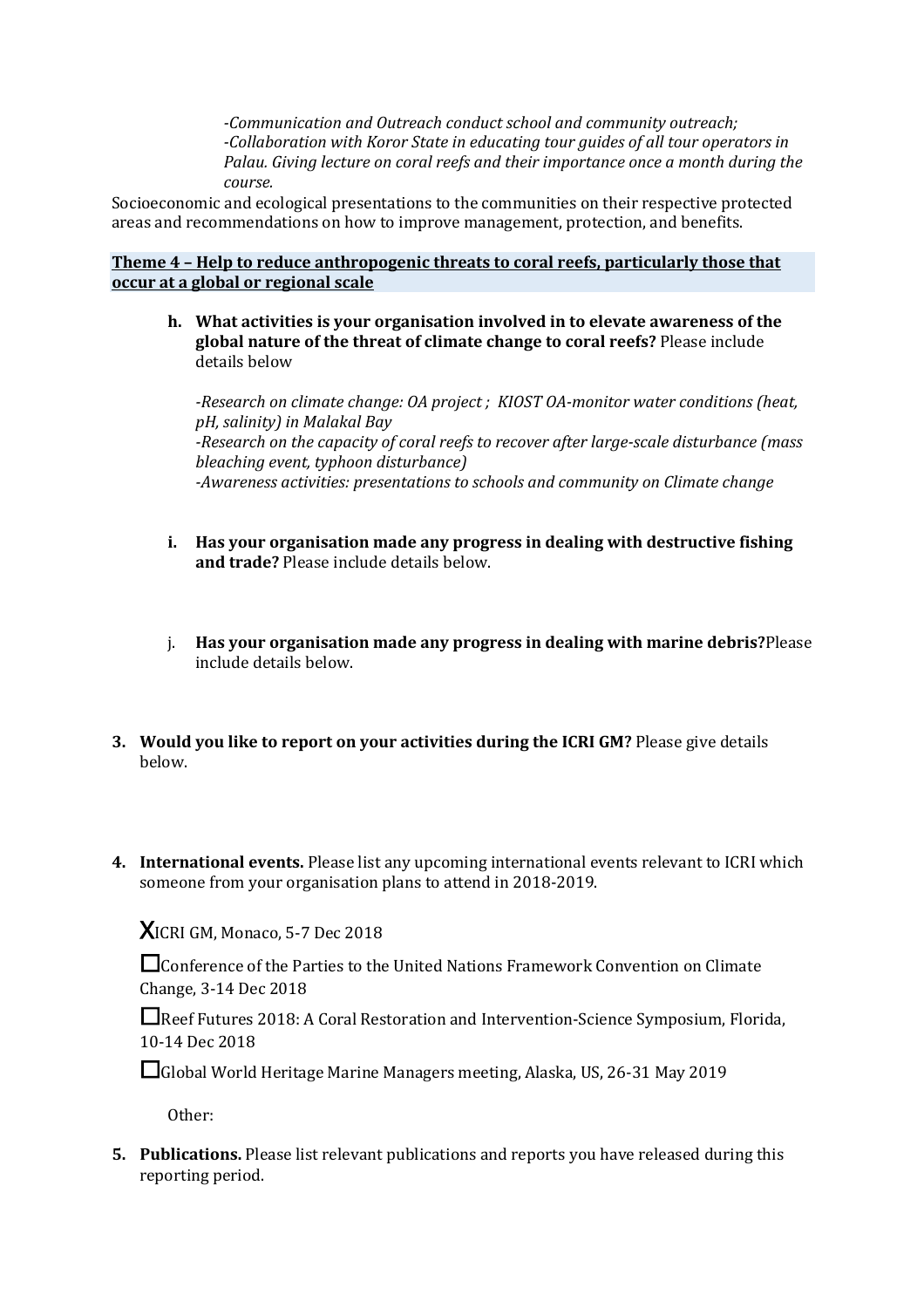Rengiil G, Kitalong A, Tsuchiya M. 2017. Paradise of Nature: Understanding the Wonders of Palau. Palau International Coral Reef Center, Palau.

Hongo C, Kurihara H, Golbuu Y. 2018. Projecting of wave height and water level on reef-lined coasts due to intensified tropical cyclones and sea level rise in Palau to 2100. Natural Hazards and Earth System Sciences 18: 699-686.

Marino L, Gouezo M, Dochez M, Nestor V, Otto E, Jonathan R, Mereb G, Olsudong D, Parker A. Ecological assessment of Iuaiu Conservation Area in Angaur State. PICRC Technical Report 18-18 Palau International Coral Reef Center. Koror, Palau

Miyakuni K, Fujita Y, Marino L, Rengiil G. 2018 Developing Carrying Capacity for Marine Tourism: The Case of the Republic of Palau. PICRC Technical report 18-15 Palau International Coral Reef Center. Koror, Palau

Mumby P, Bozec Y, Roff G, Gouezo M, Doropoulos C, Golbuu Y. 2018 Status Report on Ngederrak and Lighthouse Reef. PICRC Technical report 18-14 Palau International Coral Reef Center. Koror, Palau

Gouezo M, Nestor V, Dochez M, Jonathan R, Marino L, Olsudong D, Mereb G. 2018 Status of seagrasses fishes and macro-invertebrates at Teluleu Conservation Area from 2011 to 2018. PICRC Technical report 18-13 Palau International Coral Reef Center. Koror, Palau Fujita Y, Miyakuni K, Marino L, 2018 Economic Value of Coral Reefs in Palau. PICRC Technical Report 18-12 Palau International Coral Reef Center. Koror, Palau

Rengiil G. Kimura T. 2018 Capacity Building on Conservation of Marine Biodiversity in Palau's PAN MPAs. PICRC Technical report 18-11 Palau International Coral Reef Center. Koror, Palau

Miyakuni K, Fujita Y, Koshiba S, Rengiil G. 2018 Residents' Attitudes toward Tourism in an Island Destination, Focusing on Ecocentric Attitudes: The Case of the Republic of Palau. PICRC Technical report 18-10 Palau International Coral Reef Center. Koror, Palau

Marino L, Gouezo M, Dochez M, Nestor V, Jonathan R, Mereb G, Olsudong D. 2018 Ecological Assessment of Ngermedellim Marine Sanctuary. PICRC Technical report 18-09 Palau International Coral Reef Center. Koror, Palau

Gouezo M, Olsudong D. 2018. Impacts of Tropical Storm Lan (October 2017) on the western outer reefs of Palau. PICRC Technical Report 18-08 Palau International Coral Reef Center. Koror, Palau

Hongo C, Kurihara H, Golbuu Y. 2018 Projecting the effectiveness of coral reefs in mitigating the impact from sea-level rise and tropical cyclones on the coastline of Melekeok, Palau to the end of the 21st Century. PICRC Technical report 18-07 Palau International Coral Reef Center. Koror, Palau

Marino L, Jonathan R, 2018 Socio-economic Baseline Study of Melekeok State. PICRC Technical report 18-06 Palau International Coral Reef Center. Koror, Palau

Sowa K, Hongo C, Watanabe A, Yamaguchi K, Golbuu Y, Kurihara H. Massive Porites coral cores reveal two major skeletal growth cessation and subsequent recovery at Airai Bay, Palau in the last 30 years. PICRC Technical report 18-05 Palau International Coral Reef Center. Koror, Palau